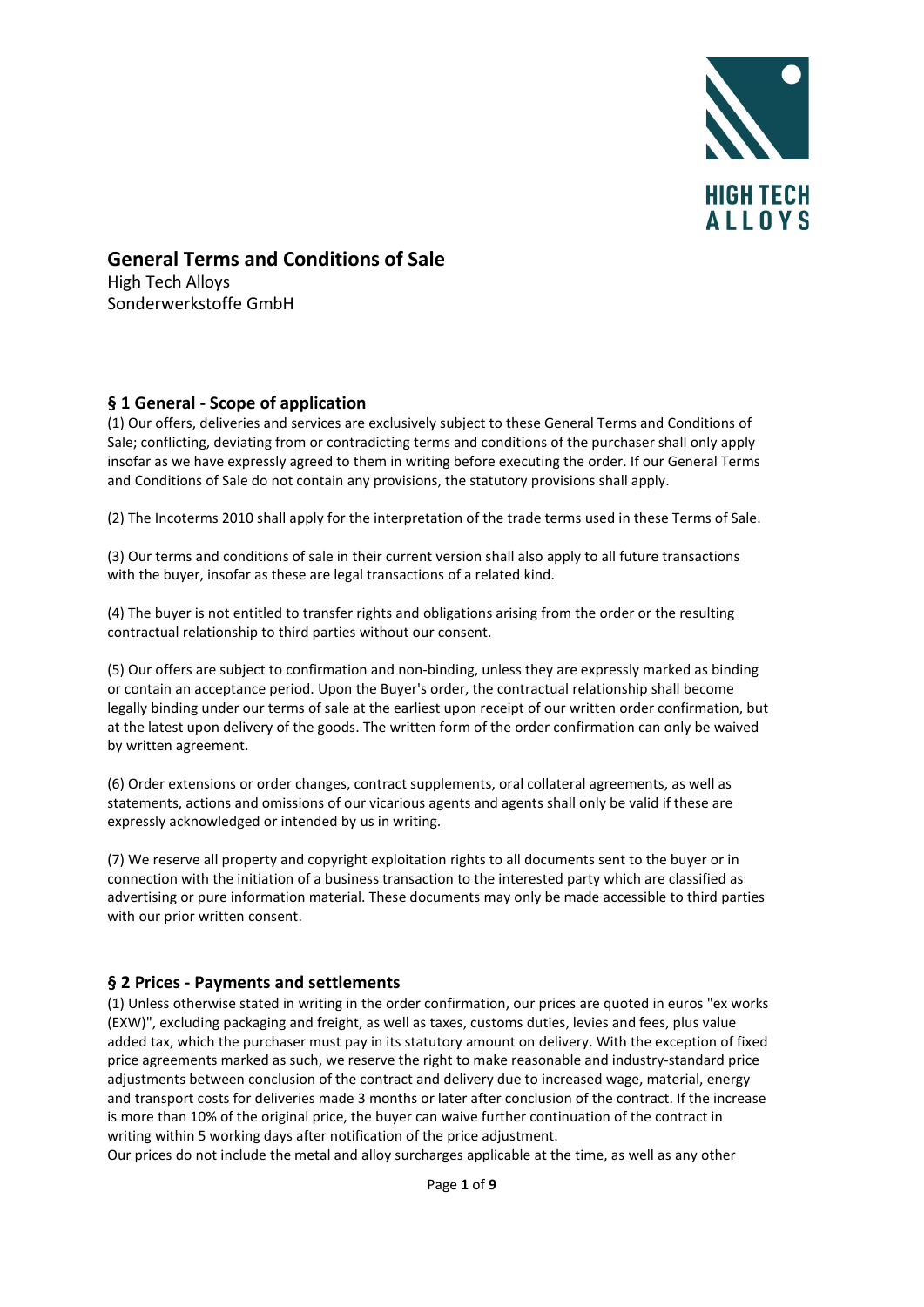

agreed surcharges if the latter have become an integral part of the contract.

(2) Unless otherwise agreed in writing, payments are to be made within 15 days of the invoice date in cash without any deduction to the following account: IBAN: DE40 3308 0030 0551 1690 00; BIC: DRESDEFF332

 (3) The buyer shall be in default 16 days after the invoice date, without the need for a reminder, if the full invoice amount has not been credited to our account. In this case, default interest in the amount of 9 percentage points p.a. above the respective valid base interest rate of the European Central Bank as well as a lump sum of 40.00 € will be charged additionally. We reserve the right to assert a proven higher damage caused by default.

(4) The buyer may only set off claims from this contractual relationship against recognized, undisputed or legally established claims or may only assert a right of retention against such claims. We are entitled to offset all claims, including those arising from bills of exchange to which we are entitled against the purchaser.

(5) If, after conclusion of the contract, the risk of insufficient financial capacity of the buyer can be assumed (e.g. imminent insolvency), or the buyer falls into arrears, we are entitled to execute outstanding deliveries only against advance payment or security of the same amount recognized by us. If advance payment or provision of security has not been made even after expiry of a reasonable period of grace for reasons for which we are not responsible, we may withdraw from an order in whole or in part, while retaining further contractual and statutory rights, whereby we shall be entitled, for reasons beyond our control, to withdraw from the contract.

## § 3 Content and Scope of Delivery

(1) Minor deviations from dimension or quality are permissible within the framework of the applicable standards or special agreement in each case, quantity deviations or deviations in weight within the framework of standard industry and commercial margins shall be deemed to have been accepted. For order-related productions, the tolerance for quantity variances is +/- 5% possible. Deviations to this extent are not material defects within the meaning of § 424 BGB. For short or over-deliveries going beyond this, the buyer's obligations under commercial law to examine and give notice of defects in accordance with § 377 HGB (German Commercial Code) remain unaffected. If a quantity is delivered outside the above-mentioned quantity tolerances, this shall be deemed approved if the purchaser does not give notice of defects immediately after delivery or 14 days after discovery in the event of nonrecognizability for which we are responsible. 377 HGB applies accordingly.

(2) The weights are determined on calibrated scales and are decisive for invoicing.

(3) The technical data contained in the Internet, in brochures, offers and other printed matter; illustrations, drawings, dimensional and weight data serve only to describe the product and are nonbinding average values. They do not represent any guarantees, assurances or details of quality and do not constitute any guarantee of quality or durability unless they are expressly marked as such.

(4) The Buyer shall inform us of standards, regulations and laws applicable to deliveries at the Buyer's place of business and/or at the place of destination.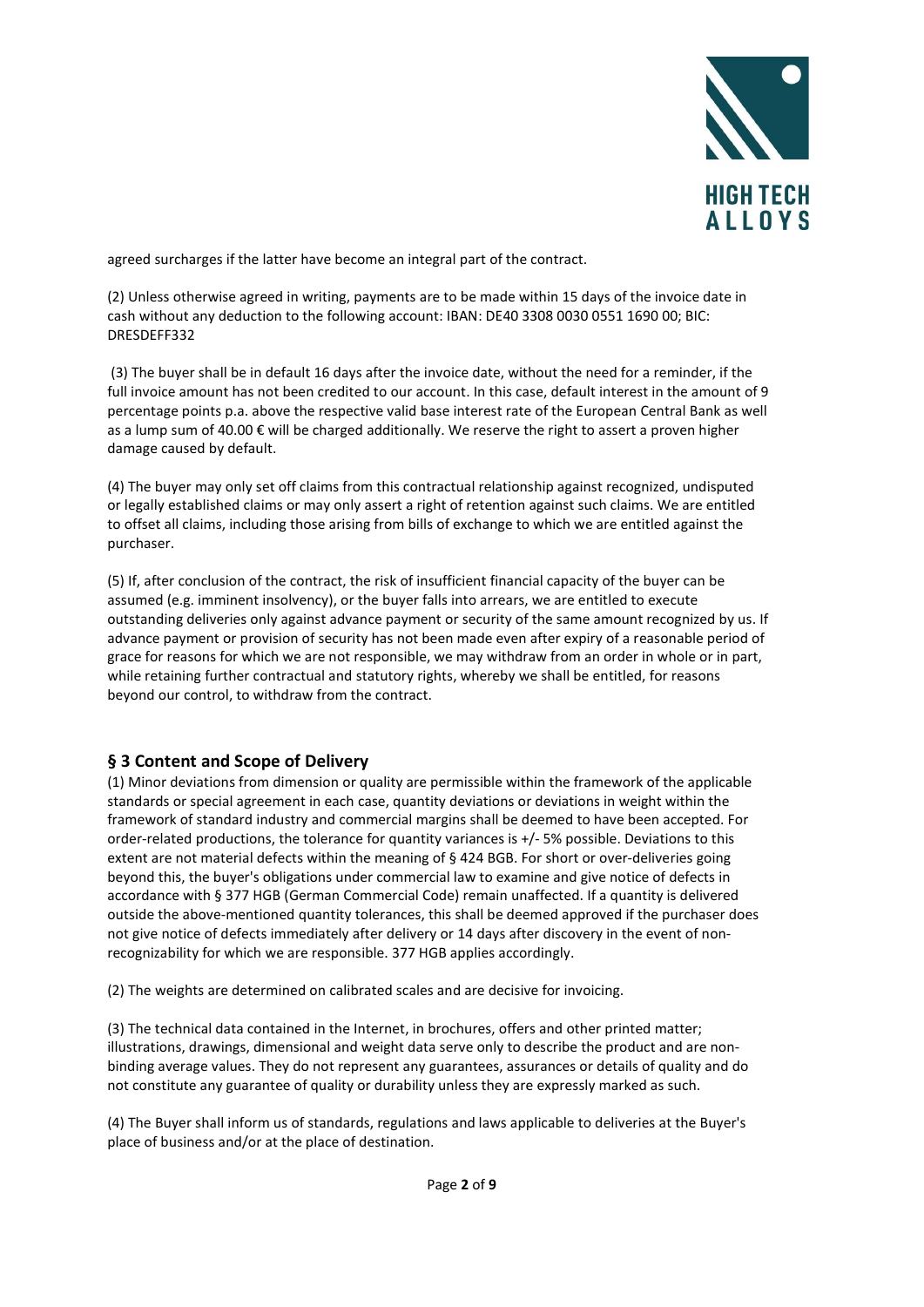

### § 4 Delivery time - consequences of delay

(1) If the buyer does not fulfil contractual obligations - including cooperation and ancillary obligations such as opening a letter of credit, providing domestic or foreign certificates, making an advance payment or the like on time, incompletely or incorrectly, we shall be entitled to adjust our delivery times appropriately - without prejudice to our contractual and statutory rights arising from the buyer's default. All additional expenses resulting from this delay are to be borne by the buyer, provided that we are not responsible for them. We reserve the right to plead non-performance of the contract.

(2) Unless otherwise agreed in the contract, our delivery shall be ex works. Delivery times shall only be deemed agreed upon after express written confirmation. If the goods cannot be dispatched in time due to circumstances for which the purchaser is responsible, the delivery times shall be deemed to have been met upon notification that the goods are ready for dispatch.

(3) In the case of deadlines and dates which are not expressly designated as fixed in the order confirmation, the purchaser may set us a reasonable grace period for delivery at the earliest four weeks after their expiry. We may only be in default after expiry of this grace period.

(4) We are entitled to make partial deliveries to a reasonable extent.

(5) Delivery times shall be extended accordingly if non-compliance is attributable to reasons beyond our control, in particular force majeure (e.g. natural disasters, war, riots, acts of terrorism, strikes, actions or omissions by authorities) or other events over which we have no control and which make delivery considerably more difficult or impossible, such as operational disruptions at our premises and / or at our suppliers (e.g. B. Malware and attacks by third parties due to IT systems, fire, machine breakage, shortage of raw materials, procurement bottlenecks, in the event of theft/interference, transport delays, as well as late or faulty delivery by our suppliers). We will inform the purchaser immediately of any significant hindrance and its probable duration.

(6) If we are culpably in default of delivery without the possibility of contractual or statutory exemption, we shall be liable for the delay damage proven by the purchaser with a final lump-sum compensation of 0.5% for each completed week of default, but limited in total to 10.0% of the net sales price of the parts of the delivery the performance of which we are in default. Claims for damages with the proviso that the buyer informs us after knowledge of the duration of the delay in delivery of the amount of the expected damage caused by the delay.

(7) However, the buyer is entitled to withdraw from the part of the contract affected by the delay in delivery if no delivery or partial delivery takes place after exceeding the maximum compensation for delay and fruitless expiry of a further reasonable period of grace. We shall share in the proven additional costs of a cover purchase made for this reason, taking into account the lump-sum compensation for delay with a maximum of 25% of the net sales price of the part of the delivery in default.

The buyer cannot assert any further rights or claims for damages due to delay in delivery against us than those listed under paragraphs 6 and 7 of § 4.

(8) If the buyer defaults in acceptance or violates other duties to cooperate, we shall be entitled to claim compensation for the damage incurred by us, including additional expenses. In the event of this delay in acceptance on the part of the purchaser, the statutory provisions shall apply.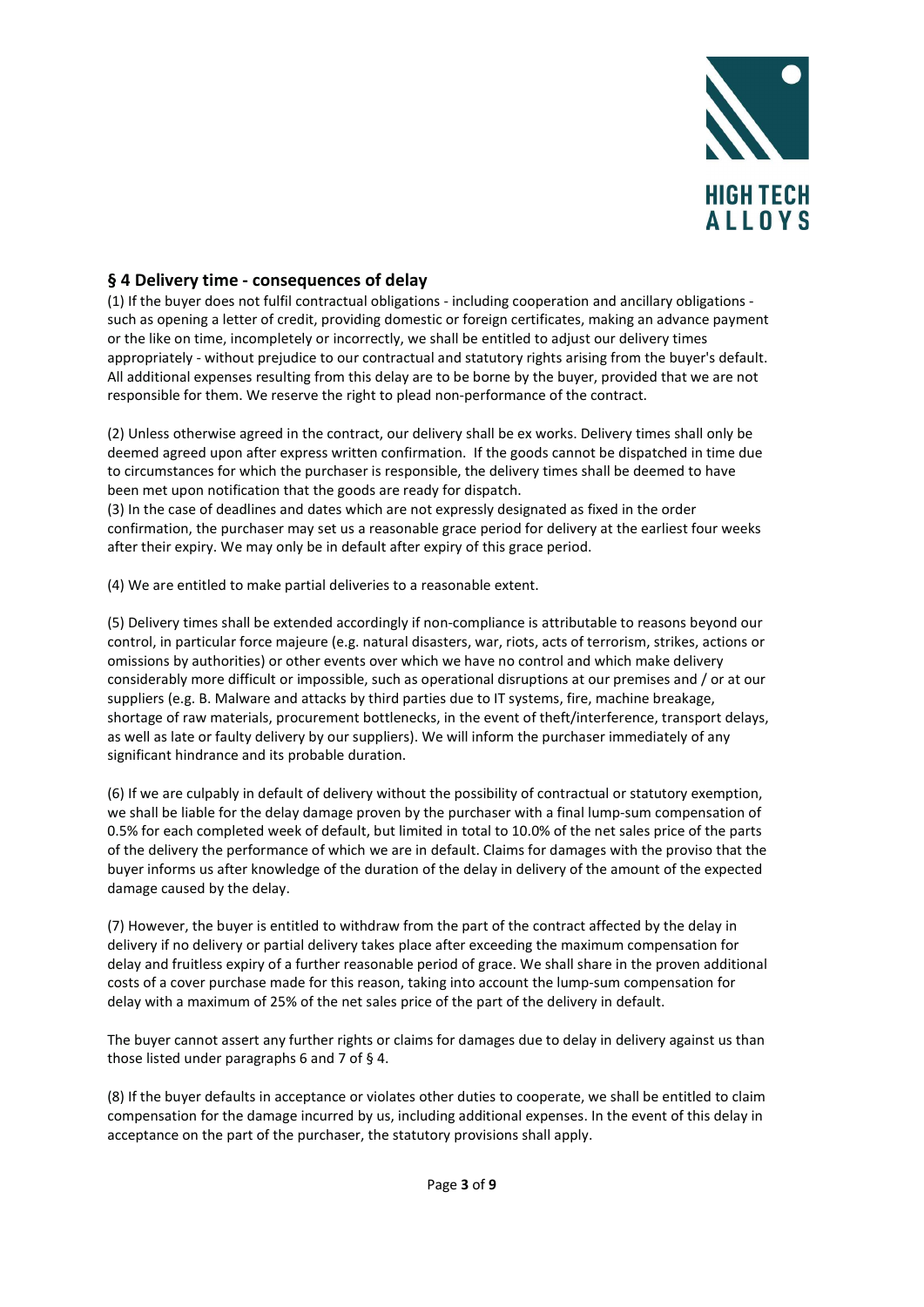

### § 5 Shipment and Transport / Transfer of Risk

(1) Unless otherwise expressly agreed, delivery, dispatch and transport shall be at the risk of the buyer. The risk passes to the buyer when the goods are handed over to the person carrying out the transport. The determination of the transport routes and means as well as the determination of the forwarding agent or carrier shall be made by us at our due discretion without any agreements to the contrary.

(2) If delivery, dispatch or transport is delayed for reasons for which we are not responsible, or if the purchaser is in default of acceptance, we shall be entitled to store the goods at our reasonable discretion, transferring the risk to the purchaser at the originally scheduled time and at the purchaser's expense, to take all measures deemed appropriate to preserve the goods and to invoice the goods as delivered. The same applies if goods notified as ready for dispatch are not called within four days. The statutory provisions in the event of default in acceptance shall remain unaffected.

(3) Upon acceptance or receipt of the shipping documents, the buyer shall inspect the deliveries and notify the carrier in writing of any transport damage or other complaints in connection with the shipment or transport. In the event of transport damage, the buyer must immediately send us a copy of the damage report.

(4) The buyer may not refuse acceptance of the delivery in the case of material defects which are customary in the product or industry and are defined as insignificant.

(5) Unless otherwise customary in the trade or agreed in the contract, the goods shall be delivered unpacked and not protected against corrosion.

(6) If the buyer or his representative collects goods not intended for the territory of the Federal Republic of Germany, the buyer must present us with all export documents that may be required.

#### § 6 Annual, call-off and long-term contracts

(1) Annual and call-off orders with a contractually defined purchase quantity oblige the purchaser to accept the total quantity on which the annual / call order is based. Long-term contracts (unlimited contracts and contracts with a term of more than six months) can be terminated by us with one month's notice in addition to the statutory termination rights.

(2) If no specific call dates result from an annual/call order, the entire quantity is to be called within 12 monthly periods beginning with the conclusion of the contract.

(3) If the buyer fails to meet call dates, we shall be entitled to deliver and invoice the total quantity in full four weeks after written notification with reference to the consequences of the failure to call. Our rights due to a delay in acceptance and/or payment of the buyer remain unaffected.

(4) In the case of long-term contracts (contracts with a term of more than six months and unlimited contracts) there is a significant change in wage, material, energy and transport costs, we are entitled to demand an appropriate adjustment of the price taking these factors into account.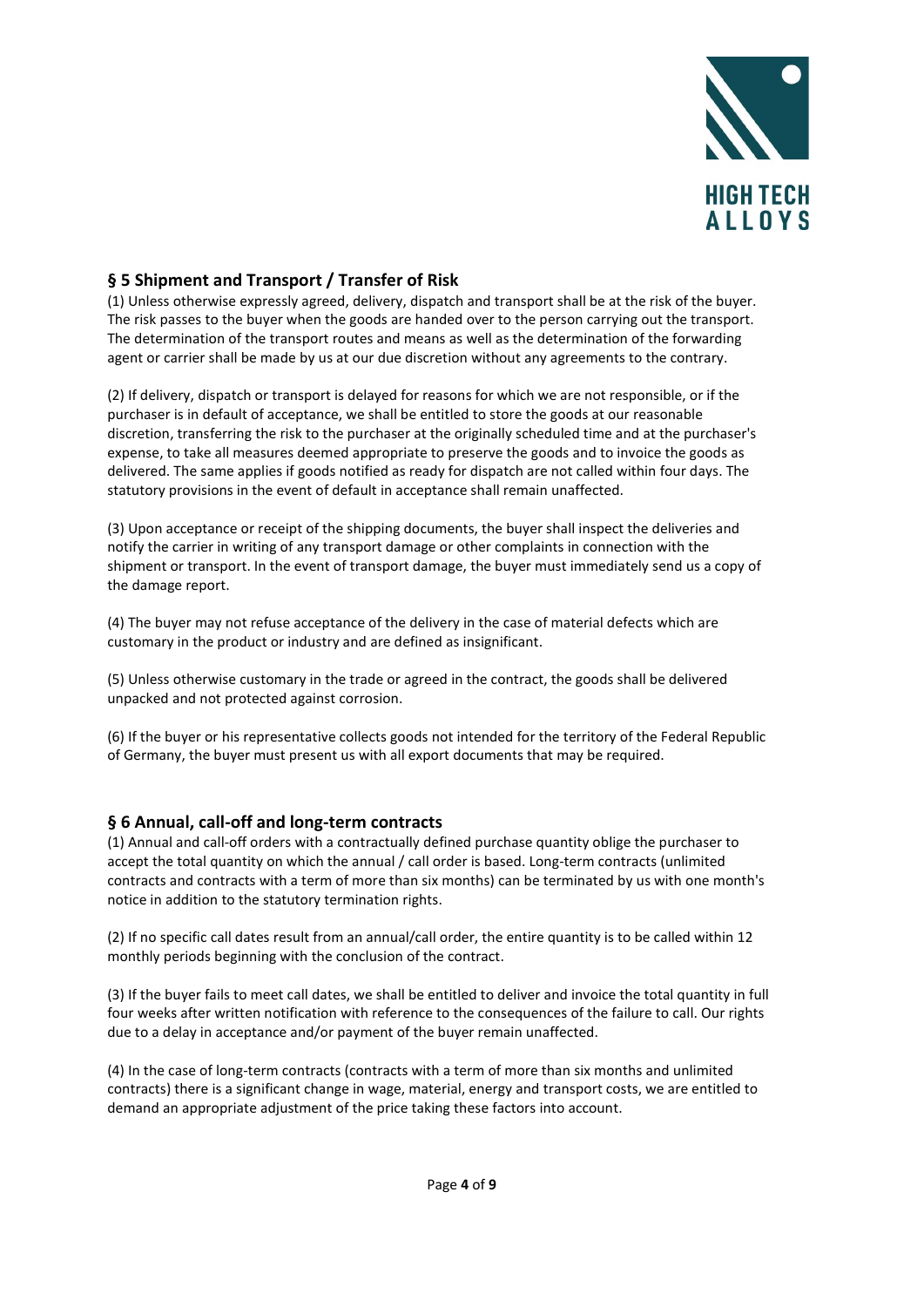

## § 7 Claims for defects

(1) The goods are in accordance with the contract if they do not deviate from the agreed specification at the time of the transfer of risk or only insignificantly according to standard product or industry assessment. The contractual conformity and freedom from defects of our goods shall be based exclusively on the express written agreements regarding the quality and quantity of the goods ordered. Liability for a specific purpose or a specific suitability shall only be assumed insofar as this has been expressly agreed; in all other respects, the risk of suitability and use shall be borne exclusively by the purchaser. Furthermore, we shall not be liable for material defects if improper modification or further processing of the goods has taken place by the purchaser or third parties after the transfer of risk.

(2) Contents of the agreed specification and any expressly agreed purpose of use do not constitute a guarantee within the meaning of §§ 443, 444 and 639 BGB, unless the information is expressly designated as such a guarantee in writing with reference to the statutory provisions;

(3) Claims for defects shall only exist if the purchaser has chosen the subject matter of the contract, irrespective of the method of dispatch and the rules of commercial purchase pursuant to §§ 377 ff. HGB (German Commercial Code), must be examined immediately upon receipt of the goods and recognisable material defects must also be notified to us in writing without delay. In the event that a material defect does not become apparent until later, the obligation to give notice of defects shall apply accordingly.

(4) In the event of complaints, the purchaser must immediately give us the opportunity to examine the goods complained about; the goods complained about or a sample thereof must be made available to us on request.

(5) In the event of a material defect, we shall, at our discretion and taking due account of the Buyer's interests, provide subsequent performance either by replacement delivery or repair. The place of subsequent performance is the place of dispatch of the contractual items. We shall only bear the costs necessary for the purpose of subsequent performance. If the contractual goods have been installed into another object by the buyer or a third party as intended within the scope of its intended use and if the intended final destination of the contractual goods are not with a consumer within the meaning of the German Civil Code (BGB), we will take over the actual costs, incurred for removal and replacement costs, incurred within the scope of subsequent performance against proof, up to a maximum of 10% of the net price of the defective object of the contract. Furthermore, the buyer can either reduce the purchase price appropriately or withdraw from the contract by returning the goods, but at the earliest after the unsuccessful expiry of two reasonable periods set by the buyer for subsequent performance, unless setting a deadline in accordance with the statutory provisions is unnecessary.

The plea of disproportionality according to § 439 IV BGB can only be asserted by us if the external and internal costs of subsequent performance exceed 100% of the net price of the defective goods under the contract, maximum 200% of the reduced value of the goods under the contract due to the defect.

(6) In the event of a defect of title, we shall be entitled to subsequent performance by remedying the defect of title within a reasonable period from receipt of the goods.

(7) The limitation period for all claims for defects ends 12 months from the transfer of risk. If we have remedied defects by subsequent performance, the limitation period for the repaired or newly delivered goods shall end upon expiry of the limitation period applicable to the originally delivered goods.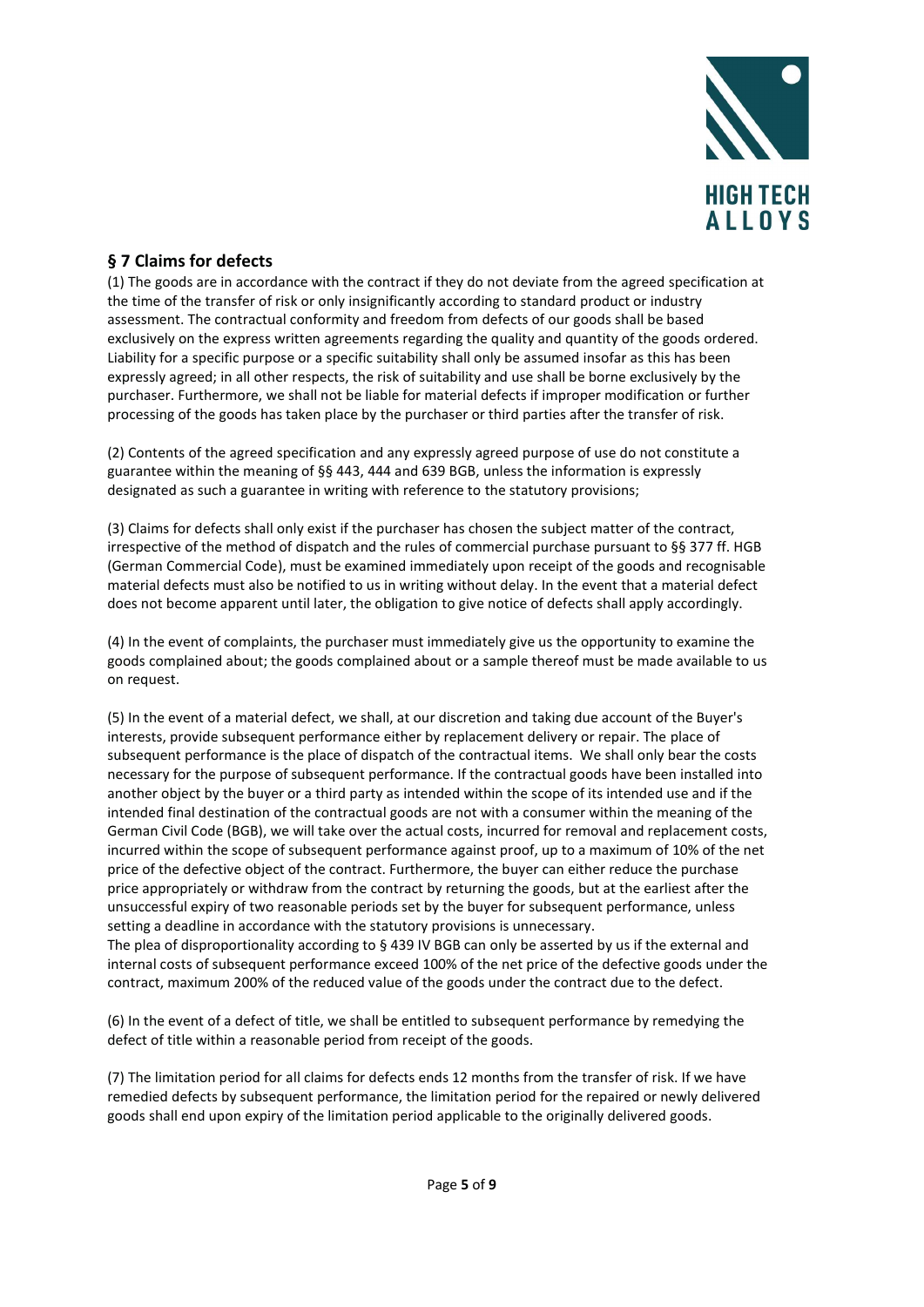

(8) Recourse claims of the buyer against us according to § 478 BGB only exist insofar as the buyer has not made any agreements with his customer that go beyond the legally mandatory claims for defects and the content of this § 7. Furthermore, it is a precondition that the purchaser has complied with his contractual and statutory duty to give notice of defects in accordance with § 377 HGB (German Commercial Code).

(9) The buyer is not entitled to any further or other claims and rights against us in connection with defects, unless these are given for compelling legal reasons.

## § 8 General Limitation of liability

(1) Insofar as these General Terms and Conditions of Sale, in particular for claims for damages and reimbursement of expenses as well as indemnification obligations, do not expressly regulate our liability otherwise, we shall be liable to the Buyer or, in connection with the initiation of a business relationship, to the interested party, in the event of a breach of our contractual and non-contractual obligations as well as in the context of tortious acts exclusively as follows:

In the case of material damage caused by slight negligence and financial loss resulting directly from the material damage only in the event of a breach of an essential contractual obligation, but limited in amount to the damage foreseeable and typical for the contract at the time of conclusion of the contract. The resulting liability, on whatever legal grounds, is limited to a maximum amount of EUR 125,000 per damage event for property damage and EUR 25,000 per damage event for pecuniary damage resulting directly from the property damage.

In the event of a grossly negligent cause of material damage or direct financial loss resulting therefrom, we shall be liable for the violation of any contractual and non-contractual obligations with twice the aforementioned liability amounts (EUR 250,000 per damage event for material damage and EUR 50,000 per damage event for financial losses resulting directly from the material damage).

(2) In no event shall we be liable to the Buyer, for whatever legal reason, for loss of profit, loss of production, interruption of operations, contractual claims of third parties, loss of use, loss of data and information, futile expenditure, financial expenses and other losses, financial losses and consequential damages, unless this liability obligation results directly from material damage to the Buyer caused by us.

(3) If the buyer is an intermediary for the goods delivered to him, he must indemnify us towards his customer with respect to liability resulting from regulations differing from the liability limitations existing between him and us in the internal relationship at our expense with his customer.

(4) In any case, our total liability towards the purchaser, on whatever legal grounds and including lumpsum claims for damages including all limitations of liability of these General Conditions of Sale for claims and rights, is limited in total to a maximum of EUR 1,000,000 per calendar year.

(5) Any further liability and other claims and rights against us, on whatever legal grounds, are excluded. All claims regulated under § 8 shall become statute-barred upon expiry of the limitation period for claims based on defects, but no later than three years after they arise. Limits and exclusions of liability in this contract shall also apply to our employees, subcontractors, vicarious agents and vicarious agents.

(6) If the legislator prescribes a mandatory or a sum-wise unlimited liability or a longer period of limitation, this applies.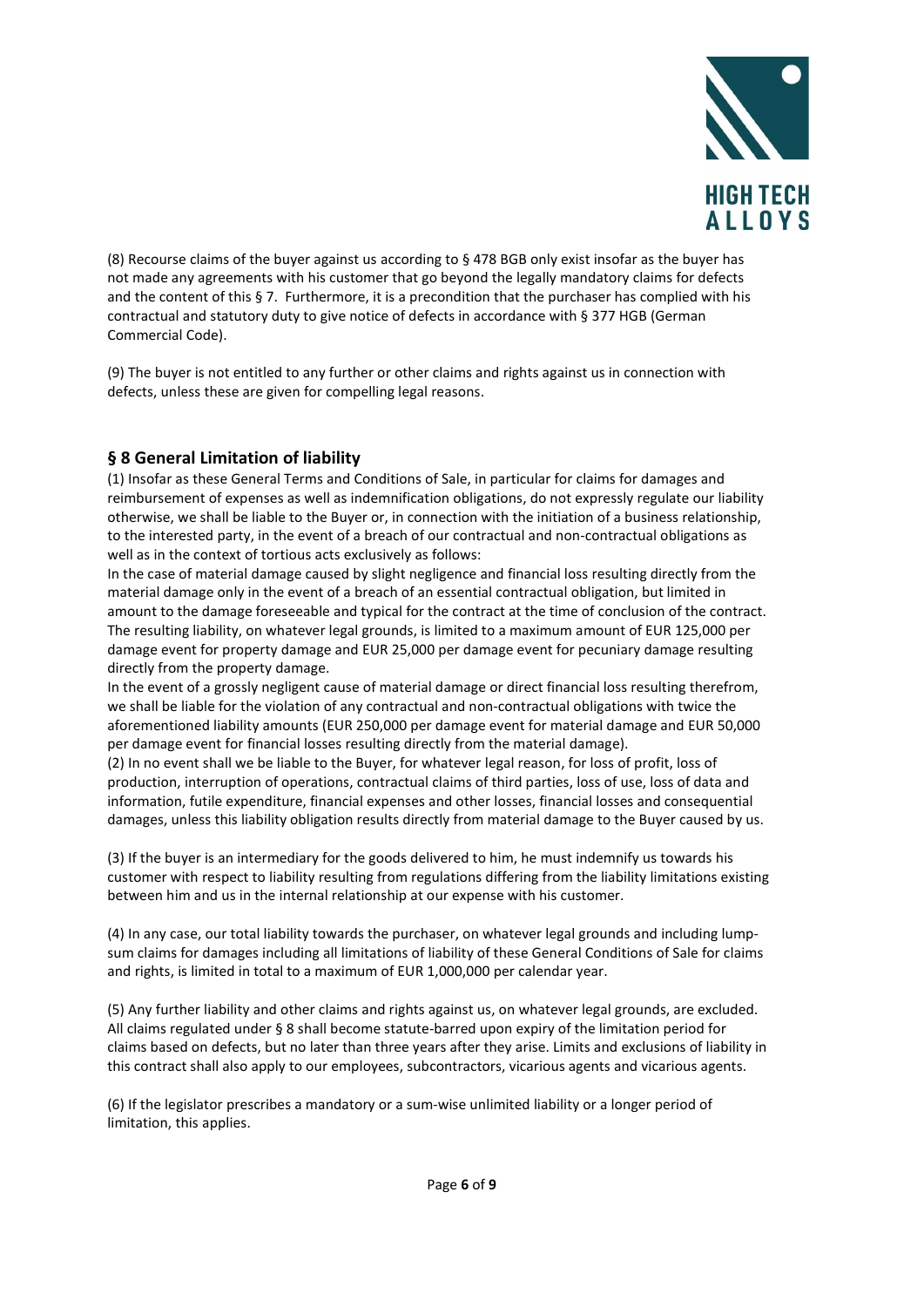

## § 9 Retention of title

(1) Delivered goods remain our property (reserved goods) until all future or conditional claims, in particular also those balance claims to which we are entitled within the scope of the business relationship, have been settled.

(2) The buyer is obliged to keep the reserved goods in safe custody and to insure them comprehensively at his own expense against destruction and deterioration within a framework to be demanded in the ordinary course of business. The claims resulting from the insurance contract are assigned to us in advance. Upon request, the buyer must provide all necessary information about the stock of the reserved goods.

(3) If the buyer processes, combines or mixes the reserved goods with other goods, we shall be entitled to co-ownership of the new item in the ratio of the invoice value of the reserved goods to the invoice value of the other goods. If our ownership expires due to combination, mixing or processing, the purchaser hereby transfers to us the ownership or expectant rights to the new stock or item to which he is entitled to the extent of the invoice value of the reserved goods and keeps them in safe custody for us free of charge. The co-ownership rights to the processed and finished goods shall be deemed to be reserved goods within the meaning of Clause (1).

(4) The buyer is entitled to resell the object of sale in the ordinary course of business, provided that he has agreed to a retention of title and is not in default with his obligations, threatens insolvency and/or a prohibition of assignment with regard to the purchase price claim has been agreed between him and his customers. However, the buyer hereby assigns to us all claims against his customers with all ancillary rights in the amount of the final invoice amount agreed with us (including VAT, if applicable) accruing to him from the resale against his customers or third parties, irrespective of whether the purchased item has been resold without or after processing. Our authority to collect the claim ourselves remains unaffected by this. However, we undertake not to collect the claim as long as the purchaser meets his payment obligations from the proceeds collected, is not in default of payment and, in particular, no application for the opening of insolvency proceedings has been filed. If this is the case, we can demand that the buyer informs us of the assigned claims and their debtors, provides all information necessary for collection, hands over the associated documents and informs the debtor (third party) of the assignment.

The use of the reserved goods for the fulfilment of contracts for work and services and contracts for work and materials shall also be deemed to be a resale.

(5) Furthermore, the buyer is not authorized to assign the claims, not even on the basis of our direct debit authorization. This prohibition of assignment does not apply if it concerns an assignment by way of genuine factoring, which is notified to us and which we agree to in advance in writing and for which the factoring proceeds exceed the value of our secured claim. With the crediting of the factoring proceeds our claim becomes due immediately.

(6) We undertake to release the securities to which we are entitled at the request of the customer to the extent that the realizable value of our securities exceeds the claims to be secured by more than 30%; the choice of the securities to be released is incumbent on us.

(7) The buyer is obliged to actively participate in all measures which are necessary and permissible to secure our claims and to inform us immediately of any actions and interventions (e.g. seizures, execution measures) of third parties which could endanger the existence of the granted securities. If a legitimate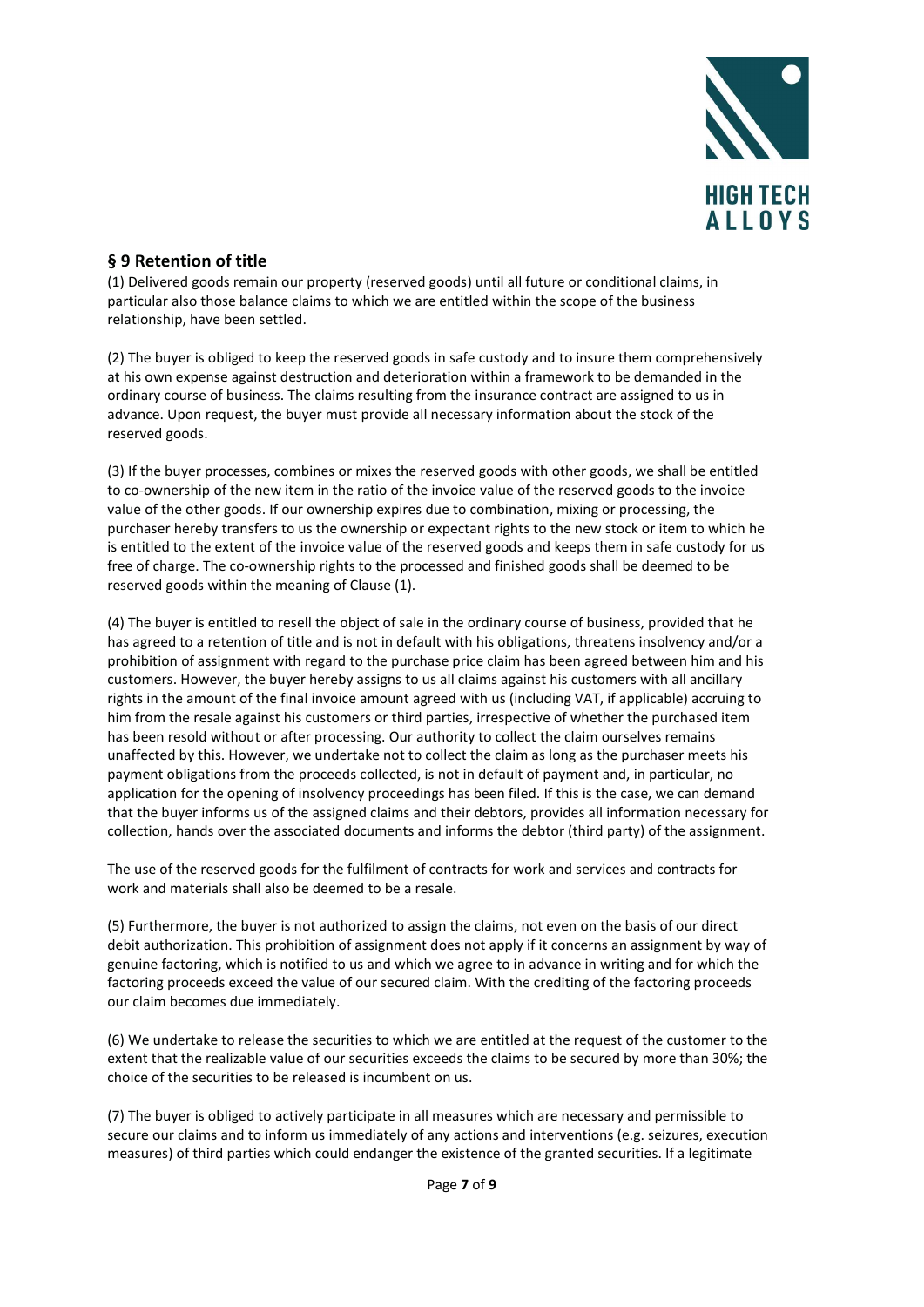

interest is substantiated, the buyer must immediately provide us with the information necessary to assert our rights and hand over documents.

(8) A retention of title asserted by us shall only be deemed a withdrawal from the contract if we expressly declare this in writing. All rights of the buyer to own the reserved goods expire if the buyer does not fulfil his contractual obligations. The buyer is then obliged to return the goods at our request after expiry of a reasonable period of time for the provision of the outstanding services.

(9) If the right of a country to which the reserved goods are delivered does not permit the retention of title as designed here, we can demand from the purchaser to provide us with equivalent securities, e.g. guarantees.

#### § 10 Confidentiality and Data Protection

(1) All information and documents transmitted in writing or verbally to the buyer or in connection with the initiation of a business transaction to the interested party, which are recognizable as confidential in terms of content or an explicit marking, must be treated confidentially by the buyer or interested party and may be used exclusively for the execution of the respective contractual relationship without our written consent, without forwarding to third parties. This obligation shall remain in force irrespective of the termination of the contractual relationship.

(2) The buyer or interested party must guarantee the handling of the aforementioned information and documents in accordance with the current legal data protection provisions of the Federal Republic of Germany.

### § 11 Severability clause and Export Control

(1) Should provisions of these General Conditions of Sale be or become wholly or partially invalid or unenforceable, this shall not affect the validity of the remaining provisions. Instead of the invalid or unenforceable provision, a provision shall apply which, as far as legally possible, comes closest to what the contracting parties wanted or would have wanted according to the meaning and purpose of the contract, provided they had considered the point when concluding the contract.

(2) Our performance of the contract is subject to the proviso that there are no obstacles due to national or international foreign trade regulations or embargos and/or other sanctions. The Buyer shall comply with the applicable provisions of national and international (re)export control law, in particular the regulations of the Federal Republic of Germany, the European Union and the United States of America, when passing these on to third parties. The buyer is obliged to provide all information and documents required for export, shipment and import.